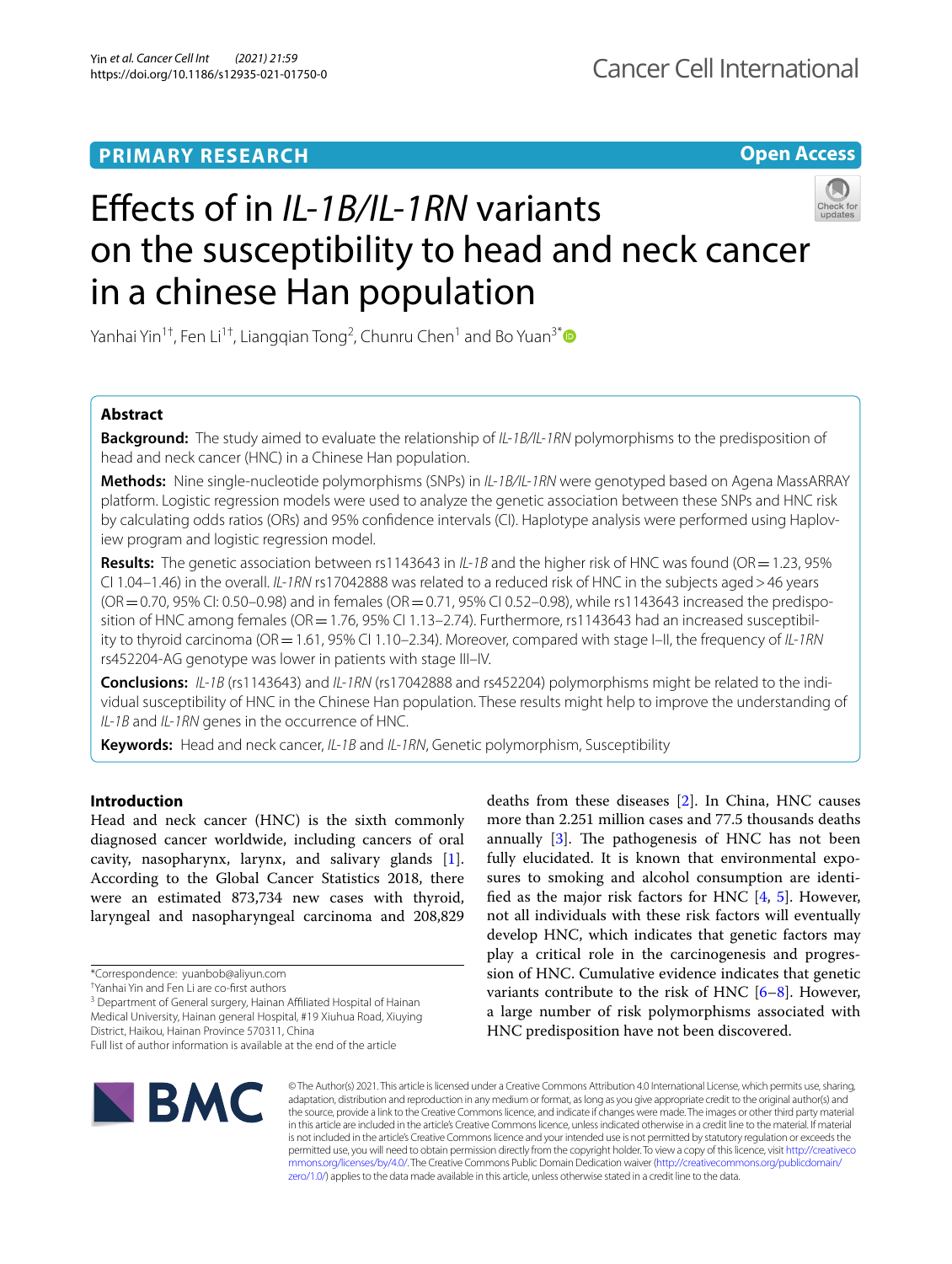Interleukin-1 (IL-1) is an infammatory cytokine that plays a key role in the incidence and development of tumor [[9\]](#page-8-5). IL-1 family includes mainly of IL-1α, IL-1β (pro‐infammatory efect) and IL‐1 receptor antagonist (IL-1RN, anti-inflammatory effect). The tumor progression driven by IL-1 is related to the promotion of angiogenesis[[10\]](#page-8-6). IL- $\beta$  participates in the suppression of adaptive antitumor immune responses by regulating myeloid-derived suppressor cells [[11](#page-8-7)]. Furthermore, IL-1β promotes epithelial to mesenchymal transition to support metastasis [\[12\]](#page-8-8). IL‐1RN, as a natural IL-1 inhibitor, serves as a decoy target by binding to its receptor without activating signal conversion. IL-1RN can target the tumor microenvironment by interfering in IL-1 biology[\[13](#page-8-9)]. Several studies have reported the relationship between genetic polymorphisms of IL-1 family genes and the risk of various cancers, including breast, gastric, colorectal, and cervical cancer [[14–](#page-8-10)[16\]](#page-8-11), but HNC has not reported.

Here, fve SNPs in *IL-1B* and four SNPs in *IL-1RN* were genotyped to discover the genetic association between *IL-1B/ IL-1RN* polymorphisms and the risk of HNC occurrence among the Chinese Han population. The heterogeneity of associations between subgroups defined by age (> 46 years and  $\leq$  46 years) and sex (males and females) were assessed. Furthermore, we explored the relationship of *IL-1B/IL-1RN* polymorphisms with clinical features of HNC, including HNC type, stage, and lymph nodes metastasis.

#### **Materials and methods**

#### **Study population**

 We recruited 535 HNC patients and 538 healthy controls from Shaanxi Provincial Cancer Hospital. All participants were genetically unrelated ethnic Han Chinese population. HNC patients were diagnosed and histopathologically confrmed by two pathologists. These cases who had previous history of other cancers, chronic diseases involving vital organs, infammation, infection, or other autoimmune diseases were excluded. HNC patients had not received chemotherapy or radiation before sample collection. Healthy controls were enrolled from the physical examination center at the same hospital. The inclusion criterion for healthy controls was no cancer history, no acute or chronic disease, and no infammatory or immune diseases. Demographic and clinical data were obtained from the questionnaires and medical records. The study was approved by the Ethics Committee of Hainan People's Hospital and complied with the Declaration of Helsinki. All subjects gave informed consent.

#### **DNA extraction and SNPs genotyping**

Approximately 5 mL samples were gathered in EDTA vacutainer tubes from all subjects. Genomic DNA was extracted with GoldMag DNA Extraction Kits (GoldMag Co. Ltd, Xi′an, China) and stored at −20 ℃ before genotyping. Based on the NCBI dbSNP database and 1000 Genomes Project database, candidate SNPs with the minor allele frequency  $(MAF) > 0.05$  low linkage disequilibrium ( $r^2$  < 0.8), and the call rate > 95% were selected. Finally, nine SNPs in the *IL-1B* (rs1143643, rs1143630, rs1143627, rs16944 and rs1143623) and *IL-1RN* (rs17042888, rs315919, rs3181052 and rs452204) genes were included. The genotypes of *IL-1B* and *IL-1RN* polymorphisms were detected using Agena MassARRAY platform (Agena, San Diego, CA, USA). Primers design and data management were conducted by supporting software. The primers were presented in Additional fle [1](#page-7-2): Table S1. Approximately10% of the study subjects were repeated genotyping for the quality control, and the results were consistent.

#### **Statistical analysis**

The characteristics of subjects were displayed as mean $\pm$ standard deviation (SD) or frequency (percentage). The age and gender distribution between HNC patients and healthy controls were evaluated by  $\chi^2$  test or sample t test, respectively. The goodness of fit  $\chi^2$  was used to test the Hardy–Weinberg equilibrium (HWE) of SNPs among controls. Logistic regression analysis adjusted for age and gender was applied to assess the genetic association between *IL-1B/IL-1RN* variants and HNC risk by calculating odds ratios (ORs) and 95% confdence intervals (CI). Linkage disequilibrium (LD) and haplotype analysis were evaluated using Haploview program and logistic regression model. SPSS 20.0 (SPSS Inc., Chicago, IL, USA), PLINK 1.0.7, Haploview 4.2 software were used for data analyses. Two-tailed *p*<0.05 was considered statistically signifcant.

#### **Results**

#### **Study population**

The characteristics of HNC patients and healthy controls were shown in Table [1](#page-2-0). A total of 535 patients  $(46.8 \pm 15.1 \text{ years})$  and 538 controls  $(46.9 \pm 13.8 \text{ years})$ were included. The ratio of male to female was 2:3 in the cases and controls. There was no significant difference in age and gender distribution between the two groups  $(p=0.875$  and 0.908, respectively). Among the 535 patients, 75 (14.0%) were nasopharyngeal carcinoma, 398 (74.4%) were thyroid cancer, 43 (8.0%) were laryngeal carcinoma, and 19 (3.6%) were parotid gland cancer.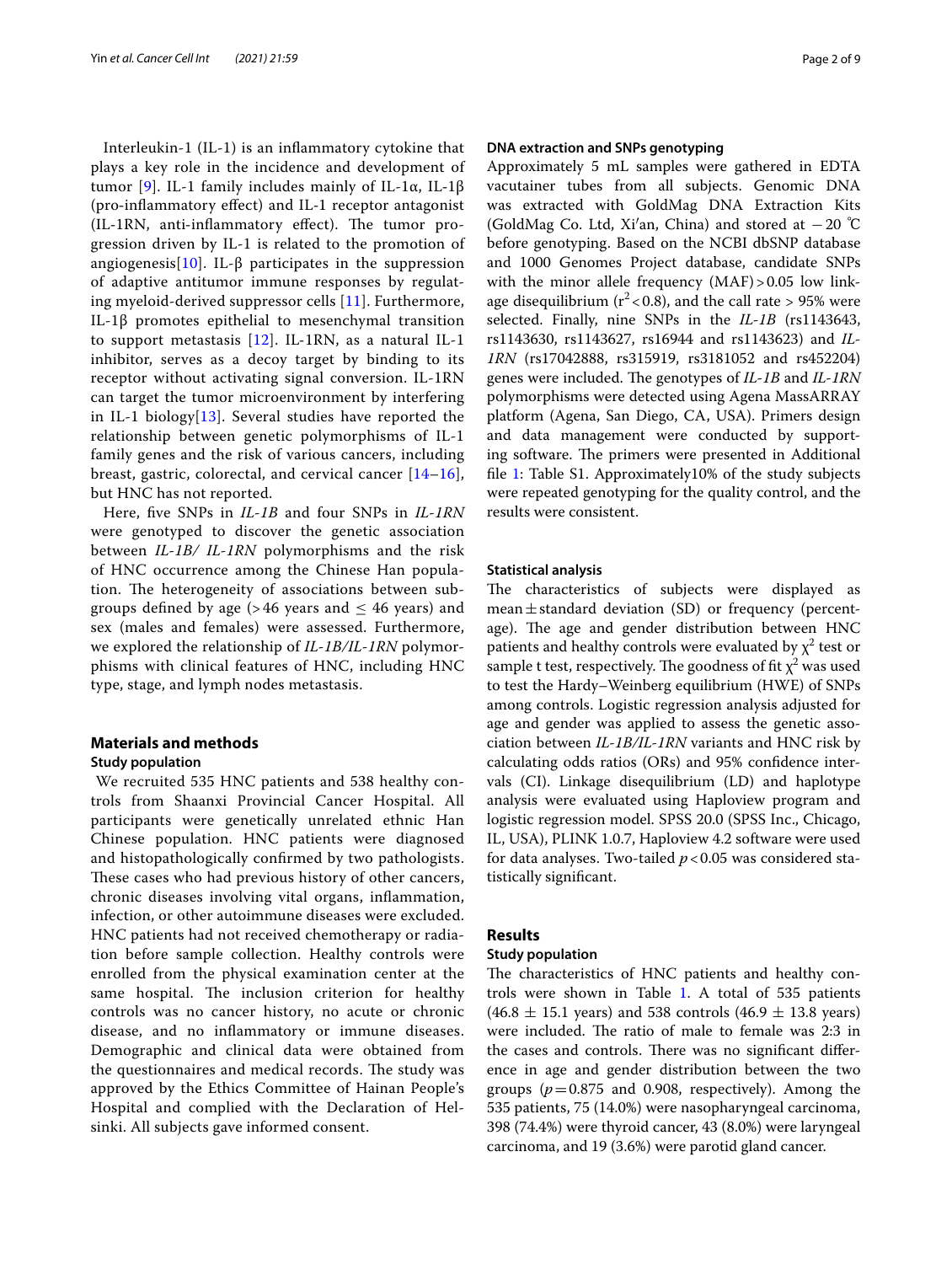| Variables                    | Cases           | Control         | P     |
|------------------------------|-----------------|-----------------|-------|
| N                            | 535             | 538             |       |
| Age                          |                 |                 |       |
| Mean $\pm$ SD, years         | $46.8 \pm 15.1$ | $46.9 \pm 13.8$ | 0.875 |
| >46 years                    | 296 (55.3%)     | 301 (55.9%)     |       |
| $\leq$ 46 years              | 239 (44.7%)     | 237 (44.1%)     |       |
| Gender                       |                 |                 | 0.908 |
| Male                         | 205 (38.3%)     | 208 (38.7%)     |       |
| Female                       | 330 (61.7%)     | 330 (61.3%)     |       |
| Lymph nodes metastasis       |                 |                 |       |
| Yes                          | 101 (18.9%)     |                 |       |
| No                           | 82 (15.3%)      |                 |       |
| Unavailable                  | 352 (65.8%)     |                 |       |
| Stage                        |                 |                 |       |
| $ -  $                       | 140 (26.2%)     |                 |       |
| $III$ -IV                    | 34 (6.4%)       |                 |       |
| Unavailable                  | 361 (67.5%)     |                 |       |
| Type of head and neck cancer |                 |                 |       |
| Nasopharyngeal carcinoma     | 75 (14.0%)      |                 |       |
| Thyroid cancer               | 398 (74.4%)     |                 |       |
| Laryngeal cancer             | 43 (8.0%)       |                 |       |
| Parotid gland carcinoma      | 19 (3.6%)       |                 |       |

<span id="page-2-0"></span>**Table 1 Characteristics of patients with head and neck cancer and health controls**

 $p$  values were calculated by  $\chi^2$  test or the Student's t test

*\*p* < 0.05 indicates statistical signifcance

## **The contribution of IL‑1B/IL‑1RN polymorphisms to the risk of HNC**

The detailed information of these SNPs in *IL-1B/IL-1RN* including position, MAF, the call rate of genotyping and HWE were presented in Table [2.](#page-2-1) The MAF of these SNPs were all >5% and the genotyping rate exceeded 99.5%. Except for  $rs1143623$  ( $p < 0.001$ ), the genotype frequencies of other variants were in HWE among the control group. The prevalence of *IL-1B* rs1143643-T allele in HNC patients (52.8%) was higher than that in controls (47.6%). Furthermore, the genetic association was found between rs1143643 and the increased risk of HNC (OR=1.23, 95% CI 1.04–1.46, *p*=0.016).

The genotype frequency distribution of these selected SNPs in patients and controls was shown in Table [3](#page-3-0). The frequency diference of rs1143643-TT genotype was observed between HNC patients (26.9%) and healthy controls (22.3%). Carriers with TT genotype had an increased susceptibility to HNC than CC genotype (OR=1.54, 95% CI 1.09–2.17, *p*=0.015). Genetic model analysis revealed that rs1143643 in *IL-1B* was related to the higher risk of HNC under the dominant ( $OR = 1.38$ , 95% CI 1.04–1.82,  $p = 0.026$ ) and additive (OR=1.24, 95% CI 1.04–1.47, *p*=0.015) models. No signifcant association of other SNPs in *IL-1B/IL-1RN* with HNC risk was observed.

## **Stratifed analysis by age and gender for the relationship of IL‑1B/IL‑1RN variants with HNC risk**

Stratifed analysis was used to assess the heterogeneity of relationship between subgroups defned by age (>46 years and  $\leq$  46 years) and sex (males and females), and the results were presented in Table [4.](#page-5-0) In age stratifcation, we found that *IL-1RN* rs17042888 reduced the risk of HNC (GA vs. GG, OR=0.70, 95% CI 0.50–0.98, *p*=0.040) in subjects aged>46 years. In females, the relationship between rs1143643 in *IL-1B* and higher predisposition

<span id="page-2-1"></span>**Table 2 The details of candidate SNPs in**  *IL-1B/IL-1RN* **and the allele model for the association between these polymorphisms and the risk of head and neck cancer**

| Gene     | SNP ID     | <b>Chr: Position</b> | <b>Alleles</b> | <b>MAF</b> |                 | Call rate | <b>HWE</b> |        |                  | OR (95% CI)         | $p^{\rm b}$ |
|----------|------------|----------------------|----------------|------------|-----------------|-----------|------------|--------|------------------|---------------------|-------------|
|          |            |                      | (Ref/Alt)      | Cases      | <b>Controls</b> |           | O(HET)     | E(HET) | $p^{\mathsf{a}}$ |                     |             |
| $IL-1B$  | rs1143643  | 2:112,830,725        | CЛ             | 0.528      | 0.476           | 100.0%    | 0.506      | 0.499  | 0.796            | $1.23(1.04 - 1.46)$ | $0.016*$    |
| $IL-1B$  | rs1143630  | 2:112,834,078        | GЛ             | 0.163      | 0.161           | 100.0%    | 0.273      | 0.270  | 0.874            | $1.01(0.81 - 1.28)$ | 0.908       |
| $IL-1B$  | rs1143627  | 2:112,836,810        | G/A            | 0.520      | 0.493           | 99.8%     | 0.496      | 0.500  | 0.863            | $1.11(0.94 - 1.32)$ | 0.210       |
| $IL-1B$  | rs16944    | 2:112,837,290        | A/G            | 0.525      | 0.494           | 99.9%     | 0.494      | 0.500  | 0.796            | $1.13(0.96 - 1.34)$ | 0.154       |
| $IL-1B$  | rs1143623  | 2:112,838,252        | C/G            | 0.409      | 0.417           | 100.0%    | 0.403      | 0.486  | $< 0.001*$       |                     |             |
| $IL-1RN$ | rs17042888 | 2:113,104,596        | G/A            | 0.242      | 0.271           | 100.0%    | 0.413      | 0.396  | 0.383            | $0.86(0.71 - 1.04)$ | 0.120       |
| $IL-1RN$ | rs315919   | 2:113,118,636        | T/G            | 0.375      | 0.409           | 100.0%    | 0.480      | 0.483  | 0.859            | $0.87(0.73 - 1.03)$ | 0.105       |
| $IL-1RN$ | rs3181052  | 2:113,128,472        | A/G            | 0.392      | 0.421           | 100.0%    | 0.470      | 0.488  | 0.426            | $0.89(0.75 - 1.05)$ | 0.165       |
| $IL-1RN$ | rs452204   | 2:113.131.484        | A/G            | 0.326      | 0.354           | 99.5%     | 0.448      | 0.458  | 0.637            | $0.88(0.74 - 1.05)$ | 0.167       |
|          |            |                      |                |            |                 |           |            |        |                  |                     |             |

*SNP* Single nucleotide polymorphism, *MAF* Minor allele frequency, *HWE* Hardy-Weinberg equilibrium, *O(HET)* Observed heterozygosity frequency, *E(HET)* Expected heterozygosity frequency

*p*<sup>a</sup> values were calculated by χ<sup>2</sup> test

*p*b values were calculated by logistic regression analysis with adjustments for age and gender

*\*p* < 0.05 indicates statistical signifcance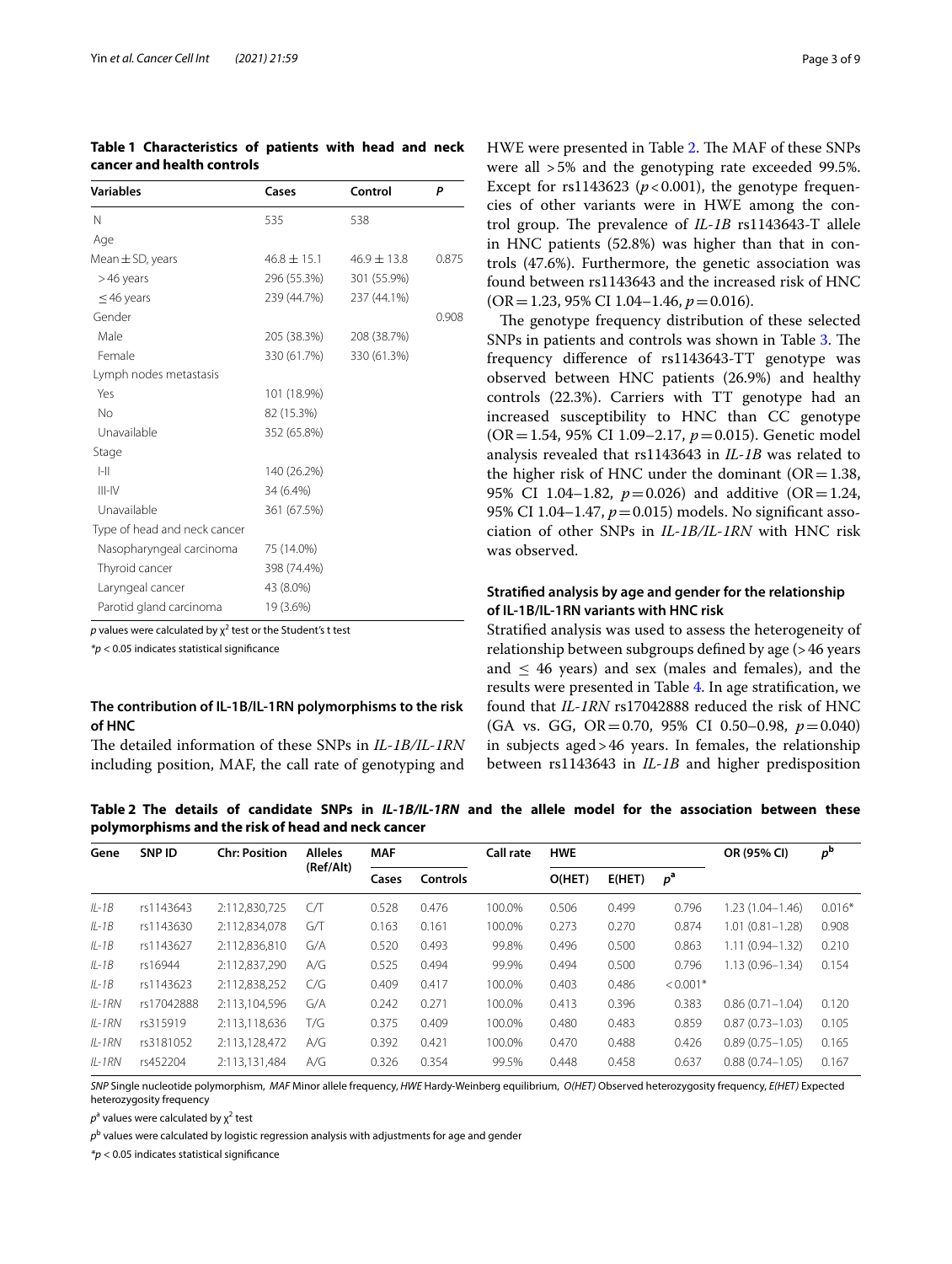| Gene     | SNP ID     | Model        | Genotype      | Case | Control | Adjusted by age and gender |          |  |
|----------|------------|--------------|---------------|------|---------|----------------------------|----------|--|
|          |            |              |               |      |         | OR (95% CI)                | р        |  |
| $IL-1B$  | rs1143643  | Genotype     | $\sf CC$      | 114  | 146     | $\mathbf{1}$               |          |  |
|          |            |              | CT            | 277  | 272     | $1.30(0.97 - 1.75)$        | 0.080    |  |
|          |            |              | TT            | 144  | 120     | $1.54(1.09 - 2.17)$        | $0.015*$ |  |
|          |            | Dominant     | $\mathsf{CC}$ | 114  | 146     | $\mathbf{1}$               |          |  |
|          |            |              | CT-TT         | 421  | 392     | 1.38 (1.04-1.82)           | $0.026*$ |  |
|          |            | Recessive    | CC-CT         | 391  | 418     | $\mathbf{1}$               |          |  |
|          |            |              | TT            | 144  | 120     | $1.28(0.97 - 1.70)$        | 0.080    |  |
|          |            | Log-additive |               |      |         | $1.24(1.04 - 1.47)$        | $0.015*$ |  |
| $IL-1B$  | rs1143630  | Genotype     | GG            | 378  | 378     | $\mathbf{1}$               |          |  |
|          |            |              | GT            | 140  | 147     | $0.95(0.73 - 1.25)$        | 0.736    |  |
|          |            |              | <b>TT</b>     | 17   | 13      | $1.31(0.63 - 2.74)$        | 0.473    |  |
|          |            | Dominant     | GG            | 378  | 378     | $\mathbf{1}$               |          |  |
|          |            |              | GT-TT         | 157  | 160     | $0.98(0.76 - 1.28)$        | 0.898    |  |
|          |            | Recessive    | $GG-GT$       | 518  | 525     | $\mathbf{1}$               |          |  |
|          |            |              | TT            | 17   | 13      | $1.33(0.64 - 2.76)$        | 0.449    |  |
|          |            | Log-additive |               |      |         | $1.02(0.81 - 1.28)$        | 0.898    |  |
| $IL-1B$  | rs1143627  | Genotype     | GG            | 118  | 139     | $\mathbf{1}$               |          |  |
|          |            |              | GA            | 278  | 266     | $1.23(0.91 - 1.66)$        | 0.171    |  |
|          |            |              | AA            | 139  | 131     | 1.25 (0.89-1.76)           | 0.201    |  |
|          |            | Dominant     | GG            | 118  | 139     | $\mathbf{1}$               |          |  |
|          |            |              | GA-AA         | 417  | 397     | 1.24 (0.93-1.64)           | 0.138    |  |
|          |            | Recessive    | GG-GA         | 396  | 405     | $\mathbf{1}$               |          |  |
|          |            |              | AA            | 139  | 131     | $1.09(0.82 - 1.43)$        | 0.559    |  |
|          |            | Log-additive |               |      |         | 1.12 (0.94-1.33)           | 0.205    |  |
| $IL-1B$  | rs16944    | Genotype     | AA            | 116  | 139     | $\mathbf{1}$               |          |  |
|          |            |              | AG            | 276  | 265     | 1.25 (0.93-1.68)           | 0.146    |  |
|          |            |              | GG            | 143  | 133     | 1.29 (0.92-1.81)           | 0.146    |  |
|          |            | Dominant     | AA            | 116  | 139     | $\mathbf{1}$               |          |  |
|          |            |              | AG-GG         | 419  | 398     | 1.26 (0.95-1.67)           | 0.107    |  |
|          |            | Recessive    | AA-AG         | 392  | 404     | $\mathbf{1}$               |          |  |
|          |            |              | GG            | 143  | 133     | $1.11(0.84 - 1.46)$        | 0.462    |  |
|          |            | Log-additive |               |      |         | $1.13(0.96 - 1.34)$        | 0.151    |  |
| $IL-1RN$ | rs17042888 | Genotype     | GG            | 310  | 281     | 1                          |          |  |
|          |            |              | GA            | 191  | 222     | $0.78(0.61 - 1.00)$        | 0.053    |  |
|          |            |              | AA            | 34   | 35      | $0.88(0.54 - 1.45)$        | 0.622    |  |
|          |            | Dominant     | GG            | 310  | 281     | $\mathbf{1}$               |          |  |
|          |            |              | GA-AA         | 255  | 257     | $0.79(0.62 - 1.01)$        | 0.060    |  |
|          |            | Recessive    | GG-GA         | 501  | 503     | 1                          |          |  |
|          |            |              | AA            | 34   | 35      | $0.98(0.60 - 1.59)$        | 0.925    |  |
|          |            | Log-additive |               |      |         | $0.86(0.70 - 1.04)$        | 0.119    |  |
|          |            |              |               |      |         |                            |          |  |
| $IL-1RN$ | rs315919   | Genotype     | TT            | 204  | 189     | 1                          |          |  |
|          |            |              | TG            | 261  | 258     | $0.94(0.72 - 1.22)$        | 0.627    |  |
|          |            |              | GG            | 70   | 91      | $0.71(0.49 - 1.03)$        | 0.072    |  |
|          |            | Dominant     | TT            | 204  | 189     | $\mathbf{1}$               |          |  |
|          |            |              | TG-GG         | 331  | 349     | $0.88(0.69 - 1.13)$        | 0.307    |  |
|          |            | Recessive    | TT-TG         | 465  | 447     | $\mathbf{1}$               |          |  |
|          |            |              | GG            | 70   | 91      | $0.74(0.53 - 1.04)$        | 0.080    |  |
|          |            | Log-additive |               |      |         | $0.86(0.73 - 1.03)$        | 0.103    |  |

## <span id="page-3-0"></span>**Table 3 The efect of genetic variants in** *IL-1B/IL-1RN* **on the susceptibility to head and neck cancer**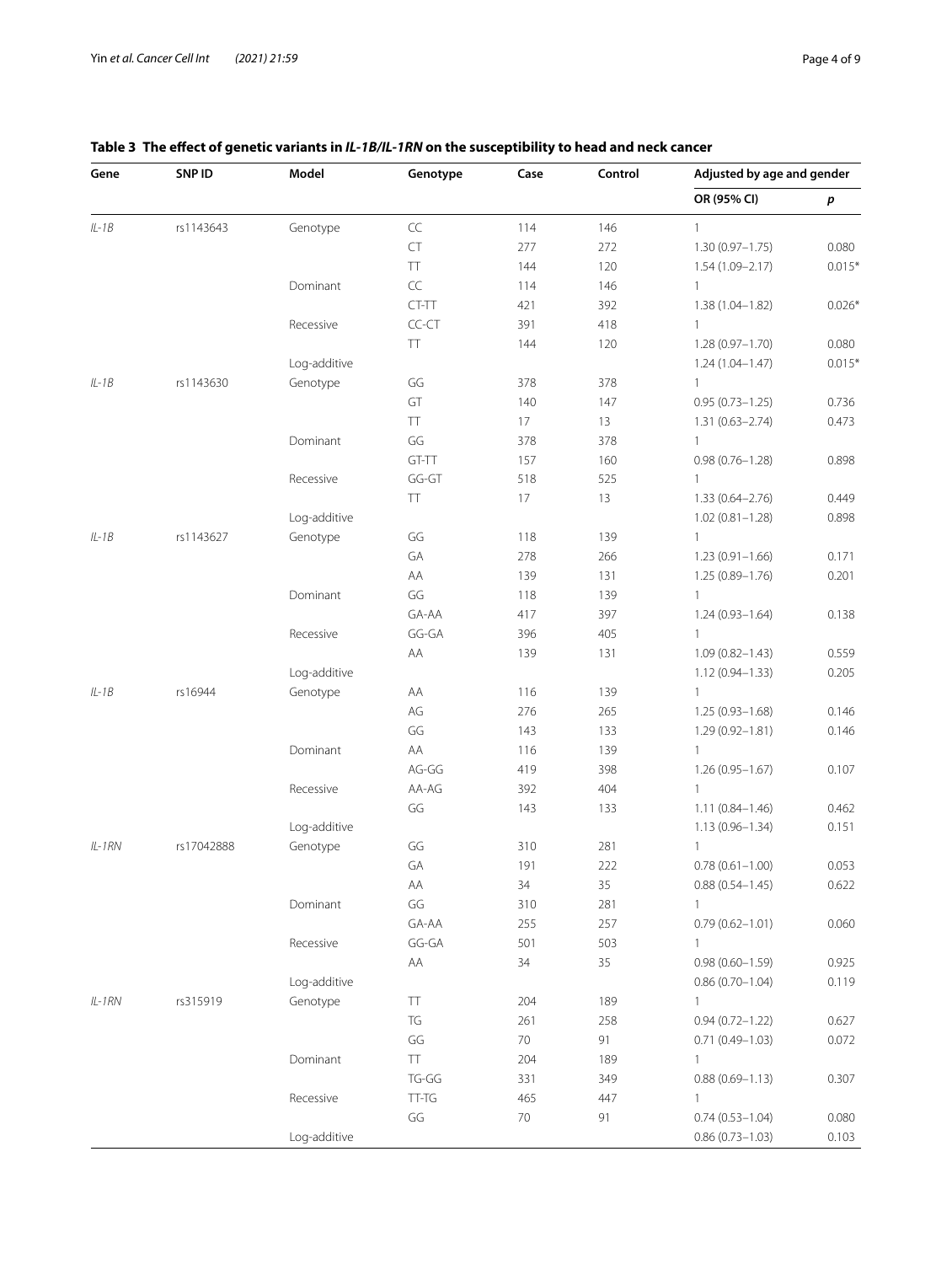## **Table 3 (continued)**

| Gene     | SNP ID    | Model        | Genotype | Case | Control | Adjusted by age and gender |       |  |
|----------|-----------|--------------|----------|------|---------|----------------------------|-------|--|
|          |           |              |          |      |         | OR (95% CI)                | p     |  |
| $IL-1RN$ | rs3181052 | Genotype     | AA       | 196  | 185     |                            |       |  |
|          |           |              | AG       | 259  | 253     | $0.97(0.74 - 1.26)$        | 0.799 |  |
|          |           |              | GG       | 80   | 100     | $0.76(0.53 - 1.08)$        | 0.123 |  |
|          |           | Dominant     | AA       | 196  | 185     | $\mathbf{1}$               |       |  |
|          |           |              | AG-GG    | 339  | 353     | $0.91(0.71 - 1.16)$        | 0.441 |  |
|          |           | Recessive    | AA-AG    | 455  | 438     | $\mathbf{1}$               |       |  |
|          |           |              | GG       | 80   | 100     | $0.77(0.56 - 1.06)$        | 0.113 |  |
|          |           | Log-additive |          |      |         | $0.89(0.75 - 1.05)$        | 0.169 |  |
| $IL-1RN$ | rs452204  | Genotype     | AA       | 237  | 226     |                            |       |  |
|          |           |              | AG       | 243  | 240     | $0.97(0.75 - 1.25)$        | 0.793 |  |
|          |           |              | GG       | 52   | 70      | $0.71(0.47 - 1.06)$        | 0.093 |  |
|          |           | Dominant     | AA       | 237  | 226     | $\mathbf{1}$               |       |  |
|          |           |              | AG-GG    | 295  | 310     | $0.91(0.71 - 1.16)$        | 0.433 |  |
|          |           | Recessive    | AA-AG    | 480  | 466     |                            |       |  |
|          |           |              | GG       | 52   | 70      | $0.72(0.49 - 1.06)$        | 0.092 |  |
|          |           | Log-additive |          |      |         | $0.88(0.74 - 1.05)$        | 0.166 |  |

*SNP* single nucleotide polymorphism, *OR* odds ratio, *95% CI* 95% confdence interval

*p* values were calculated by logistic regression analysis with adjustments for age and gender

\**p* < 0.05 respects the data is statistically signifcant

of HNC was found in the allele ( $OR = 1.31$ , 95% CI 1.05– 1.62, *p*=0.015), genotype (OR=1.76, 95% CI 1.13–2.74, *p*=0.013), dominant (OR=1.54, 95% CI 1.07–2.21,  $p=0.021$ ) and additive (OR=1.32, 95% CI 1.06-1.65, *p*=0.014) models. Whereas, *IL-1RN* rs17042888 was related to the lower risk of HNC among females (GA vs. GG, OR=0.71, 95% CI 0.52–0.98, *p*=0.038; and GA-AA vs. GG, OR=0.73, 95% CI 0.53–0.99, *p*=0.042).

## **The relationship of IL‑1B/IL‑1RN variants with clinical features of HNC**

Furthermore, we investigated the relationship between *IL-1B/IL-1RN* SNPs and the clinical features of HNC, including HNC type, stage, and lymph nodes metastasis. The effect of *IL-1B/IL-1RN* variants on the susceptibility to nasopharyngeal carcinoma or thyroid carcinoma was assessed, and the results were displayed in Table [5.](#page-6-0) Rs1143643 in *IL-1B* increased the susceptibility to thyroid carcinoma under the allele  $(OR=1.26,$ 95% CI 1.05–1.52, *p*=0.013), genotype (OR=1.61, 95% CI 1.10–2.34,  $p=0.014$ ), dominant (OR=1.42, 95% CI 1.04–1.94,  $p = 0.027$ ), and additive (OR=1.27, 95% CI 1.05–1.53,  $p=0.015$ ) models. Moreover, the relationship between *IL-1B/IL-1RN* variants and clinical stages in HNC patients was evaluated. The results displayed that compared with stage I–II, patients with stage III–IV had a lower frequency of *IL-1RN* rs452204-AG genotype (18.2% vs. 48.6%, OR=0.28, 95% CI 0.10–0.78, *p*=0.015; Table [6](#page-6-1)). There was no significant relationship of *IL-1B*/ *IL-1RN* SNPs with lymph nodes metastasis (data not shown).

## **The association of IL‑1B haplotype with HNC risk**

 Additionally, haplotype analysis was performed to investigate whether *IL-1B/IL-1RN* variants were in linkage disequilibrium. The result revealed that there were one block and three haplotypes (GAG, TGA and GGA) in the three *IL-1B* SNPs (rs1143630, rs1143627 and rs16944), as shown in Fig. [1](#page-7-3). The haplotype frequencies of *IL-1B* haplotypes in the in the case group and the control group were shown in Additional file [1](#page-7-2): Table S2. The contribution of *IL-1B* haplotypes to HNC susceptibility was analyzed; however, there was no signifcant correlation between the haplotypes of *IL-1B* and HNC risk (*p*>0.05) (Additional fle [2](#page-7-4)).

## **Discussion**

In this study, the genetic association of eight SNPs in *IL-1B/ IL-1RN* with HNC susceptibility was evaluated, which displayed that *IL-1B* rs1143643 increased the risk of HNC in the overall. *IL-1RN* rs17042888 was associated with a reduced risk of HNC in subjects aged>46 years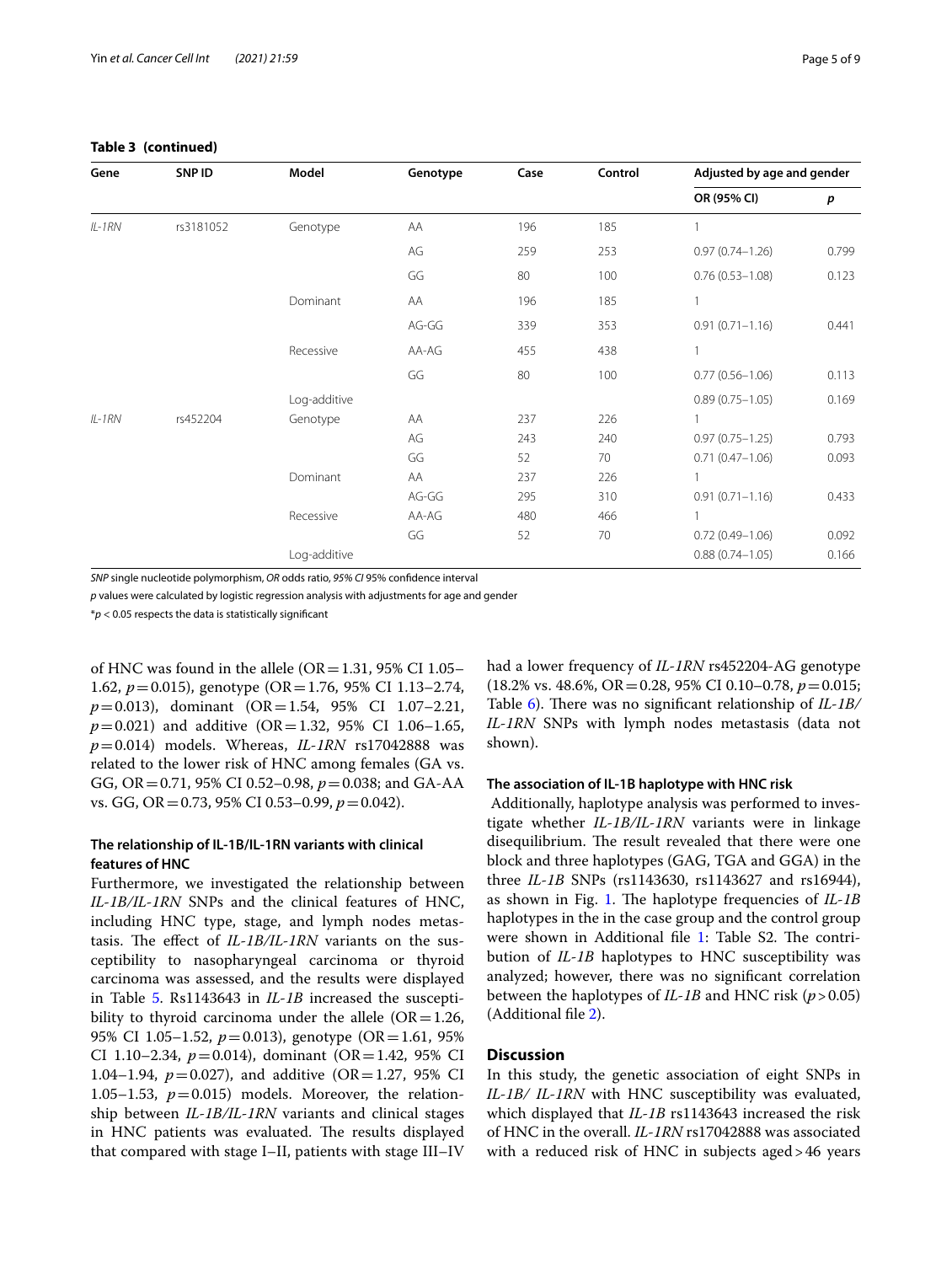| Gene     | SNP ID                | Model        | Genotype          | Case      | Control | OR (95% CI)         | $\boldsymbol{p}$ | Case            | Control | OR (95% CI)         | $\boldsymbol{p}$ |
|----------|-----------------------|--------------|-------------------|-----------|---------|---------------------|------------------|-----------------|---------|---------------------|------------------|
|          | Age stratification    |              |                   | >46 years |         |                     |                  | $\leq$ 46 years |         |                     |                  |
| $IL-1RN$ | rs17042888            | Allele       | G                 | 449       | 439     | 1                   |                  | 362             | 345     | $\mathbf{1}$        |                  |
|          |                       |              | Α                 | 143       | 163     | $0.86(0.66 - 1.11)$ | 0.248            | 116             | 129     | $0.86(0.64 - 1.15)$ | 0.298            |
|          |                       | Genotype     | GG                | 176       | 157     | $\mathbf{1}$        |                  | 134             | 124     | $\mathbf{1}$        |                  |
|          |                       |              | GA                | 97        | 125     | $0.70(0.50 - 0.98)$ | $0.040*$         | 94              | 97      | $0.91(0.63 - 1.33)$ | 0.627            |
|          |                       |              | AA                | 23        | 19      | $1.07(0.56 - 2.05)$ | 0.831            | 11              | 16      | $0.64(0.29 - 1.44)$ | 0.285            |
|          |                       | Dominant     | GG                | 176       | 157     | 1                   |                  | 134             | 124     | $\mathbf{1}$        |                  |
|          |                       |              | GA-AA             | 120       | 144     | $0.75(0.54 - 1.04)$ | 0.080            | 105             | 113     | $0.87(0.61 - 1.25)$ | 0.463            |
|          |                       | Recessive    | GG-GA             | 273       | 282     |                     |                  | 228             | 221     | $\mathbf{1}$        |                  |
|          |                       |              | AA                | 23        | 19      | $1.24(0.66 - 2.32)$ | 0.510            | 11              | 16      | $0.67(0.30 - 1.48)$ | 0.321            |
|          |                       | Log-additive |                   |           |         | $0.86(0.67 - 1.12)$ | 0.262            |                 |         | $0.86(0.64 - 1.16)$ | 0.322            |
|          | Gender stratification |              |                   | Males     |         |                     |                  | Females         |         |                     |                  |
| $IL-1B$  | rs1143643             | Allele       | $\subset$         | 203       | 219     |                     |                  | 302             | 346     | $\mathbf{1}$        |                  |
|          |                       |              | T.                | 207       | 198     | $1.12(0.85 - 1.48)$ | 0.406            | 358             | 314     | $1.31(1.05 - 1.62)$ | $0.015*$         |
|          |                       | Genotype     | $\subset \subset$ | 50        | 57      |                     |                  | 64              | 89      | $\mathbf{1}$        |                  |
|          |                       |              | CT                | 103       | 107     | $1.13(0.71 - 1.81)$ | 0.600            | 174             | 168     | $1.44(0.98 - 2.12)$ | 0.063            |
|          |                       |              | TT                | 52        | 47      | $1.26(0.73 - 2.19)$ | 0.401            | 92              | 73      | $1.76(1.13 - 2.74)$ | $0.013*$         |
|          |                       | Dominant     | CC                | 50        | 57      |                     |                  | 64              | 89      | $\mathbf{1}$        |                  |
|          |                       |              | CT-TT             | 155       | 151     | $1.17(0.76 - 1.83)$ | 0.476            | 266             | 241     | $1.54(1.07 - 2.21)$ | $0.021*$         |
|          |                       | Recessive    | CC-CT             | 153       | 161     |                     |                  | 238             | 257     | $\mathbf{1}$        |                  |
|          |                       |              | <b>TT</b>         | 52        | 47      | $1.16(0.74 - 1.83)$ | 0.510            | 92              | 73      | $1.36(0.96 - 1.94)$ | 0.086            |
|          |                       | Log-additive |                   |           |         | $1.13(0.86 - 1.48)$ | 0.401            |                 |         | $1.32(1.06 - 1.65)$ | $0.014*$         |
| $IL-1RN$ | rs17042888            | Allele       | G                 | 306       | 306     | $\mathbf{1}$        |                  | 505             | 478     | $\mathbf{1}$        |                  |
|          |                       |              | Α                 | 104       | 110     | $0.95(0.69 - 1.29)$ | 0.724            | 155             | 182     | $0.81(0.63 - 1.03)$ | 0.088            |
|          |                       | Genotype     | GG                | 115       | 112     | $\mathbf{1}$        |                  | 195             | 169     | $\mathbf{1}$        |                  |
|          |                       |              | GA                | 76        | 82      | $0.90(0.60 - 1.36)$ | 0.624            | 115             | 140     | $0.71(0.52 - 0.98)$ | $0.038*$         |
|          |                       |              | AA                | 14        | 14      | $0.97(0.44 - 2.13)$ | 0.939            | 20              | 21      | $0.83(0.43 - 1.58)$ | 0.571            |
|          |                       | Dominant     | GG                | 115       | 112     |                     |                  | 195             | 169     | $\mathbf{1}$        |                  |
|          |                       |              | GA-AA             | 90        | 96      | $0.91(0.62 - 1.35)$ | 0.646            | 135             | 161     | $0.73(0.53 - 0.99)$ | $0.042*$         |
|          |                       | Recessive    | GG-GA             | 191       | 194     | $\mathbf{1}$        |                  | 310             | 309     | $\mathbf{1}$        |                  |
|          |                       |              | AA                | 14        | 14      | $1.01(0.47 - 2.18)$ | 0.977            | 20              | 21      | $0.95(0.51 - 1.80)$ | 0.884            |
|          |                       | Log-additive |                   |           |         | $0.95(0.69 - 1.29)$ | 0.721            |                 |         | $0.80(0.63 - 1.03)$ | 0.087            |

<span id="page-5-0"></span>**Table 4 Stratifcation by age and gender for the efect of genetic variants in** *IL-1B/IL-1RN* **on the susceptibility of head and neck cancer**

*SNP* single nucleotide polymorphism, *OR* odds ratio, *95% CI* 95% confdence interval

*p* values were calculated by logistic regression analysis with adjustments for age and gender

\**p* < 0.05 respects the data is statistically signifcant

and in females. The relationship between rs1143643 and higher predisposition of HNC was found among females. Furthermore, rs1143643 was associated with increased susceptibility of thyroid carcinoma, not nasopharyngeal carcinoma. Moreover, compared with stage I–II, patients with stage III–IV had a lower frequency of *IL-1RN* rs452204-AG genotype. This is the first study to assess the efect of *IL-1B/ IL-1RN* SNPs on HNC predisposition.

IL-1 plays a role in the genesis and progression of tumors, including promoting tumor angiogenesis, driving non-resolving infammatory microenvironment, inducing myeloid-derived suppressor cells, activating IL-1-IL-17 pathway, and maintaining the activity of immunosuppressive tumor-associated macrophage [\[9](#page-8-5)]. Pervious study reported the relation between IL1-RN and the degree of HNC diferentiation [[17](#page-8-12)]. Overexpression of IL-1 activity increases the growth and metastasis of HNC [[18](#page-8-13)]. IL1 was identifed to be associated with the increased anti-tumor efficacy of cetuximab in HNC [[19\]](#page-8-14). The intervention of IL-1β-CCL22-CCR4 signaling axis might provide a new treatment strategy for HNC [ $20$ ]. These studies supported that IL-1 had a crucial role in the occurrence and development of HNC. Here, we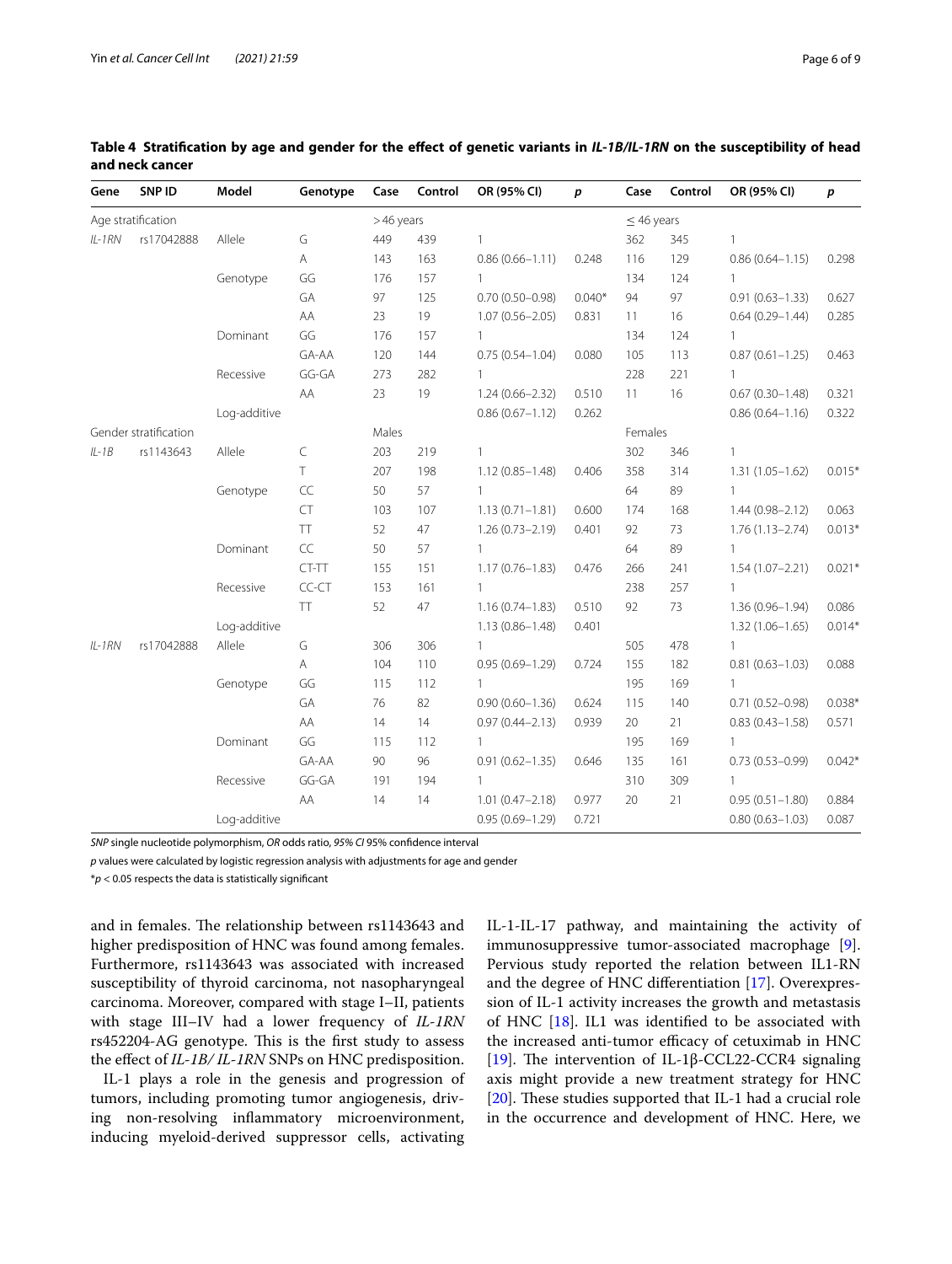| Gene    | <b>SNPID</b> | Model        | Genotype  | Control | Nasopharyngeal carcinoma |                     |       | Thyroid carcinoma |                     |          |
|---------|--------------|--------------|-----------|---------|--------------------------|---------------------|-------|-------------------|---------------------|----------|
|         |              |              |           |         | Case                     | OR (95% CI)         | p     | Case              | OR (95% CI)         | p        |
| $IL-1B$ | rs1143643    | Allele       |           | 564     | 87                       |                     |       | 371               |                     |          |
|         |              |              | T         | 512     | 72                       | $1.02(0.72 - 1.43)$ | 0.924 | 425               | $1.26(1.05 - 1.52)$ | $0.013*$ |
|         |              | Genotype     | CC        | 146     | 20                       |                     |       | 82                |                     |          |
|         |              |              | <b>CT</b> | 272     | 38                       | $1.03(0.51 - 2.07)$ | 0.946 | 207               | $1.61(1.1 - 2.34)$  | $0.014*$ |
|         |              |              | TT        | 120     | 17                       | $1.06(0.59 - 1.91)$ | 0.841 | 109               | $1.34(0.97 - 1.86)$ | 0.080    |
|         |              | Dominant     | CC        | 146     | 20                       |                     |       | 82                |                     |          |
|         |              |              | CT-TT     | 392     | 55                       | $1.05(0.60 - 1.83)$ | 0.863 | 316               | $1.42(1.04 - 1.94)$ | $0.027*$ |
|         |              | Recessive    | CC-CT     | 418     | 58                       |                     |       | 289               |                     |          |
|         |              |              | TT        | 120     | 17                       | $0.99(0.55 - 1.77)$ | 0.961 | 109               | $1.31(0.97 - 1.78)$ | 0.078    |
|         |              | Log-additive |           |         |                          | $1.01(0.72 - 1.44)$ | 0.936 |                   | $1.27(1.05 - 1.53)$ | $0.015*$ |

## <span id="page-6-0"></span>Table 5 The effect of genetic variants in *IL-1B/IL-1RN* on the susceptibility of nasopharyngeal carcinoma and thyroid **carcinoma**

*SNP* single nucleotide polymorphism, *OR* odds ratio, *95% CI* 95% confdence interval

*p* values were calculated by logistic regression analysis with adjustments for age and gender

\**p* < 0.05 respects the data is statistically signifcant

#### <span id="page-6-1"></span>**Table 6 Relationship of clinical stage with** *IL-1B/IL-1RN* **variants in head and neck cancer patients**

| Gene     | SNP ID   | Model        | Genotype | <b>Head and neck cancer</b> |     |                     |          |  |  |
|----------|----------|--------------|----------|-----------------------------|-----|---------------------|----------|--|--|
|          |          |              |          | III-IV                      | H   | OR (95% CI)         | p        |  |  |
| $IL-1RN$ | rs452204 | Allele       | A        | 48                          | 190 |                     |          |  |  |
|          |          |              | G        | 18                          | 90  | $0.79(0.44 - 1.44)$ | 0.442    |  |  |
|          |          | Genotype     | AA       | 21                          | 61  |                     |          |  |  |
|          |          |              | AG       | 6                           | 68  | $0.28(0.10 - 0.78)$ | $0.015*$ |  |  |
|          |          |              | GG       | 6                           | 11  | $1.71(0.53 - 5.47)$ | 0.369    |  |  |
|          |          | Dominant     | AA       | 21                          | 61  |                     |          |  |  |
|          |          |              | AG-GG    | 12                          | 79  | $0.49(0.22 - 1.13)$ | 0.094    |  |  |
|          |          | Recessive    | AA-AG    | 27                          | 129 |                     |          |  |  |
|          |          |              | GG       | 6                           | 11  | $2.70(0.87 - 8.37)$ | 0.085    |  |  |
|          |          | Log-additive |          |                             |     | $0.87(0.47 - 1.61)$ | 0.662    |  |  |

*SNP* single nucleotide polymorphism, *OR* odds ratio, *95% CI* 95% confdence interval

*p* values were calculated by logistic regression analysis with adjustments for age and gender

\**p* < 0.05 respects the data is statistically signifcant

investigated the contribution of *IL-1B/ IL-1RN* variants to HNC risk among Chinese Han population for the frst time.

*IL1B* rs1143643 C>T, located in the intron region, might have a functional efect on the selected eQTL hits, enhancer histone marks, motifs changed, and DNAse, as predicted by HaploReg v4.1. Previously, *IL1B* rs1143643 was related to various diseases, such as neonatal sepsis, pediatric asthma, and cervical cancer  $[21-23]$  $[21-23]$ . Here, we found that the prevalence of *IL-1B* rs1143643-T allele in HNC patients (52.8%) was higher than that in the controls (47.6%). *IL-1B* rs1143643 increased the risk of HNC under the multiple models. Considering that age and gender are risk factors for HNC [\[24](#page-8-18)], we conducted a further stratifed analysis to assess the heterogeneity of the association between subgroups defned by age and sex. We found that *IL-1RN* rs17042888 might be a protective factor for HNC in subjects aged>46 years and in females. Similarly, a study revealed that *IL-1RN* rs17042888 could reduce the risk of thyroid carcinoma [\[25](#page-8-19)]. Moreover, the relationship between rs1143643 and higher predisposition of HNC was found among females. These results indicated that the genetic association between *IL-1B/ IL-1RN* SNPs and HNC predisposition might be related to age and gender.

Furthermore, the correlation between *IL-1B/IL-1RN* variants and the clinical features of HNC, including HNC type, stage, and lymph nodes metastasis was also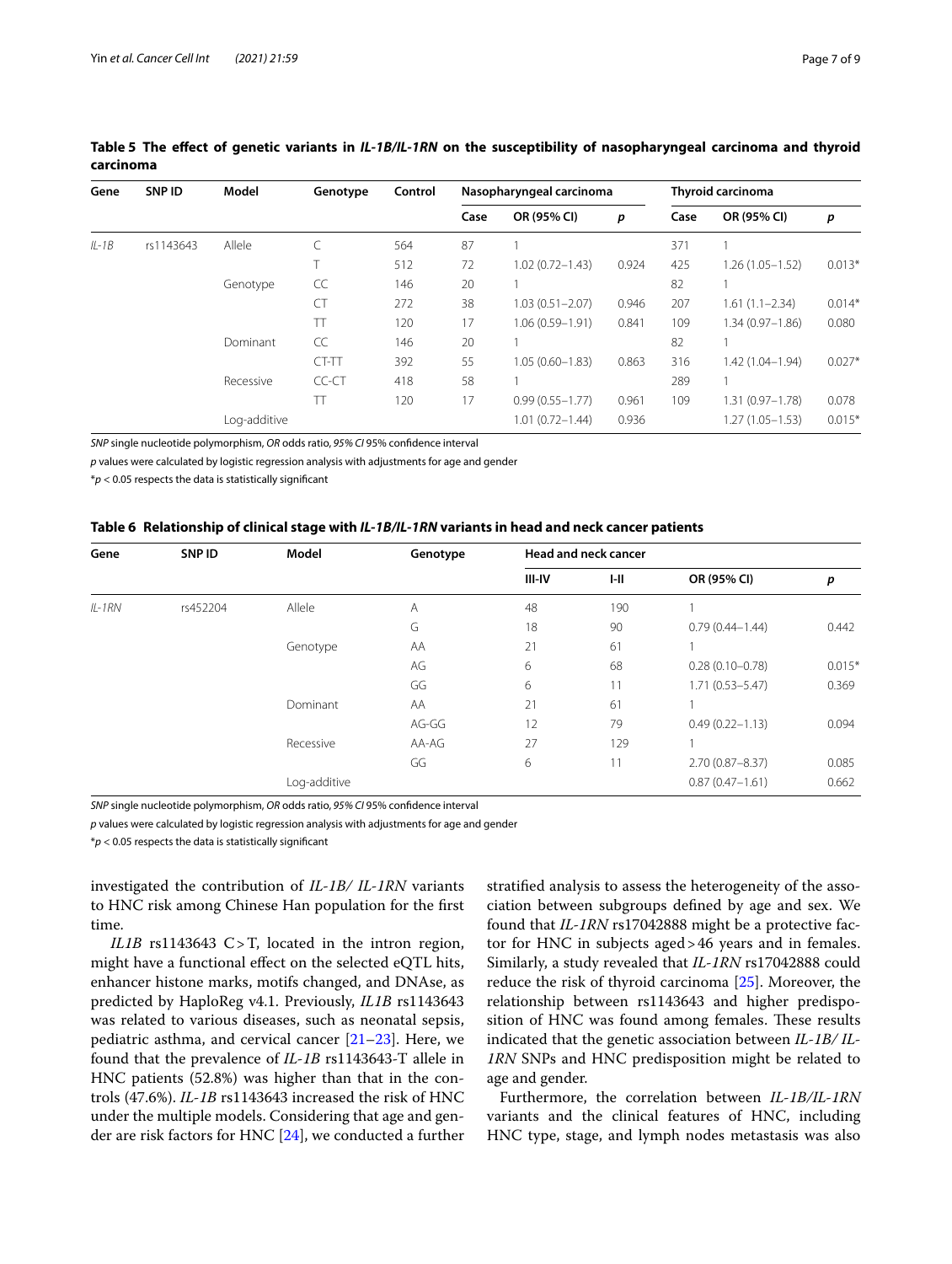

<span id="page-7-3"></span>evaluated. IL-1 $\beta$  exerts strong antitumor effects on thyroid carcinoma by inhibiting proliferation and invasiveness [\[26](#page-8-20)]. *IL1B* rs1143643 was related to lymph node metastasis of papillary thyroid carcinoma in Korean patients [[27](#page-8-21)]. We found that rs1143643 was associated with increased susceptibility to thyroid carcinoma. Moreover, compared with stage I–II, patients with stage III–IV had a lower frequency of *IL-1RN* rs452204-AG genotype. However, we did not fnd a signifcant relationship between *IL-1B/ IL-1RN* variants and lymph node metastasis of HNC.

Nonetheless, some potential limitations cannot be ignored. First, the sample size of laryngeal carcinoma and parotid gland cancer was relatively small, therefore the correlation between *IL-1B/ IL-1RN* SNPs and the risk of laryngeal carcinoma and parotid gland cancer was not analyzed. Second, the subjects in this study were recruited from one hospital, so the inherent selection bias cannot be completely excluded. Here, we matched the age, gender, and frequency between cases and controls, and adjusted for potential confounding factors to minimize the bias. Third, due to the incomplete information, the interaction between environmental and genetic factors in the risk of HNC was not assessed in this study.

## **Conclusions**

In conclusion, our results indicated that *IL-1B* (rs1143643) and *IL-1RN* (rs17042888 and rs452204) polymorphisms might contribute to the individual predisposition to HNC in Chinese Han population. These results might help to enhance the understanding of *IL-1B* and *IL-1RN* genes in the occurrence and development of HNC. Further studies on various diferent ethnic groups and a large sample sizes are required to validate our fndings.

## **Supplementary Information**

The online version contains supplementary material available at [https://doi.](https://doi.org/10.1186/s12935-021-01750-0) [org/10.1186/s12935-021-01750-0](https://doi.org/10.1186/s12935-021-01750-0).

<span id="page-7-4"></span><span id="page-7-2"></span>**Additional fle1: Table S1.** The detail of PCR primers and UEP sequence for genetic variants in IL-1B/IL-1RN. **Table S2.** Haplotype frequencies of IL-1B gene and the correlation with the risk of head and neck cancer. **Additional fle 2:** The results of genotype.

#### **Acknowledgements**

The authors thank all participants and volunteers in this study.

#### **Authors' contributions**

The work was carried out in collaboration between all authors. YY and FL carried out the molecular genetic studies and drafted the manuscript. LT and CC designed the methods and experiments, performed the SNP genotyping experiments, the statistical analyses and interpreted the results. BY conceived of the study, worked on associated data collection and their interpretation, participated in the design and coordination of the study, and funded the study. All authors read and approved the fnal manuscript.

#### **Funding**

No.

#### **Availability of data and materials**

The datasets used during the current study are available from the corresponding author on a reasonable request.

#### **Ethics approval and consent to participate**

The study was approved by the Ethics Committee of Hainan People's Hospital, and complied with the Declaration of Helsinki. Informed consent was given by all the subjects.

#### **Consent for publication**

All authors declare that they consent for publication.

#### **Competing interests**

All authors declare that they have no competing interests.

#### **Author details**

<sup>1</sup> Department of Nuclear medicine, Hainan Affiliated Hospital of Hainan Medical University, Hainan general Hospital, Haikou, Hainan Province, China. <sup>2</sup> Department of Nuclear medicine, Haikou general Hospital, Haikou, Hainan Province, China.<sup>3</sup> Department of General surgery, Hainan Affiliated Hospital of Hainan Medical University, Hainan general Hospital, #19 Xiuhua Road, Xiuying District, Haikou, Hainan Province 570311, China.

## Received: 10 November 2020 Accepted: 2 January 2021

#### **References**

- <span id="page-7-0"></span>1. Cohen N, Fedewa S, Chen AY. Epidemiology and Demographics of the Head and Neck Cancer Population. Oral Maxillofacial Surgery Clinics North America. 2018;30(4):381–95.
- <span id="page-7-1"></span>2. Bray F, Ferlay J, Soerjomataram I, et al. Global cancer statistics 2018: GLO-BOCAN estimates of incidence and mortality worldwide for 36 cancers in 185 countries. Cancer J Clin. 2018;68(6):394–424.